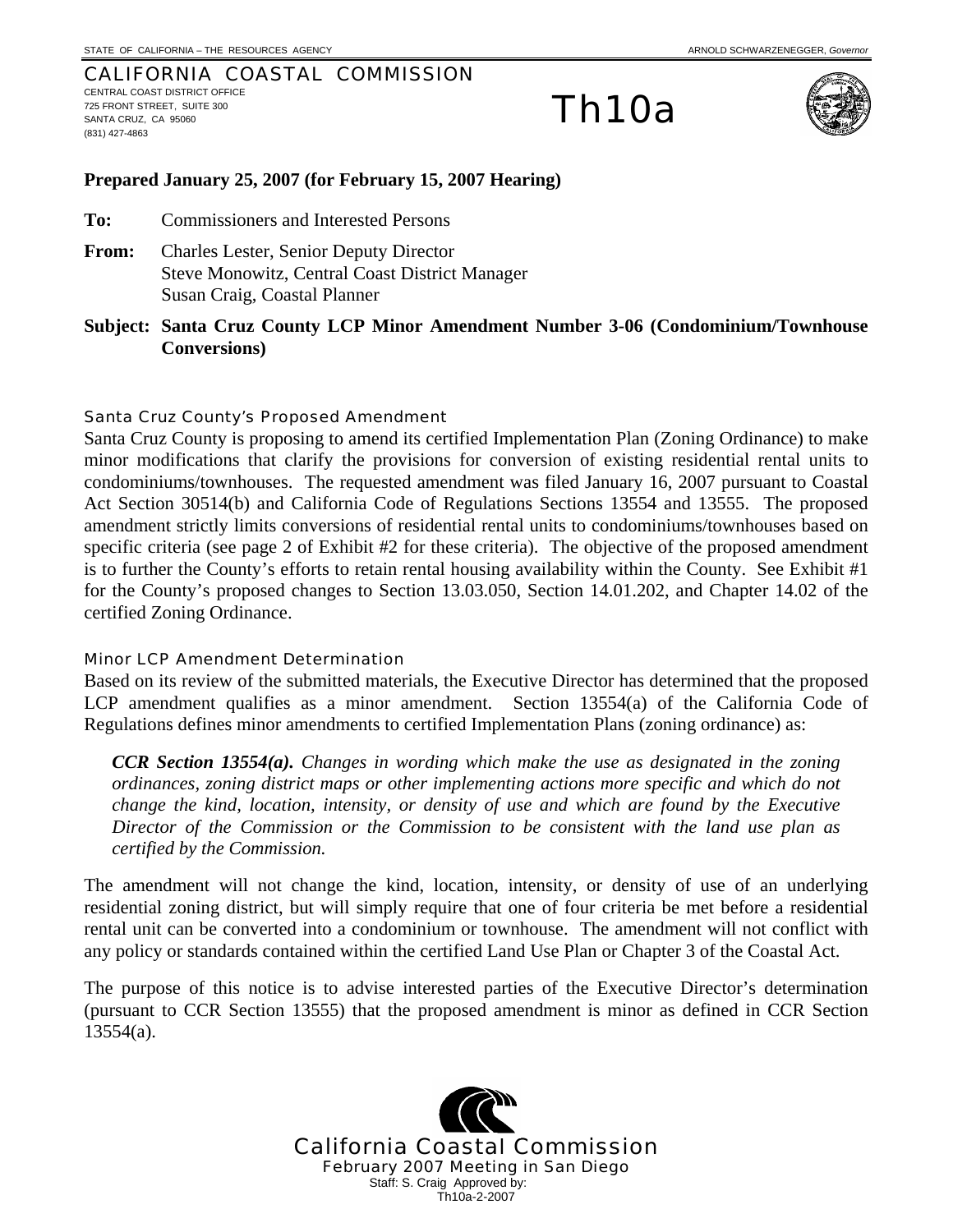## Coastal Commission Concurrence

Pursuant to CCR Section 13555, the Executive Director will report this determination to the Coastal Commission at its February 2007 meeting at the Catamaran Resort Hotel located at 3999 Mission Boulevard in San Diego. The Executive Director will also report any objections to the determination that are received within ten working days of posting of this notice. The proposed minor amendment will be deemed approved and will become effective immediately unless one-third of the appointed members of the Commission request that it be processed as a major LCP amendment (CCR Section 13555(b)).

For further information regarding the proposed LCP amendment or the Commission's procedures, please contact Susan Craig in the Coastal Commission's Central Coast District Office in Santa Cruz at the address or phone number listed above. Objections to the proposed minor LCP amendment should be submitted in writing by February 8, 2007.

Exhibits:

Exhibit 1: Proposed Zoning Ordinance Changes

Exhibit 2: County Staff Report

Exhibit 3: Board of Supervisors' Resolution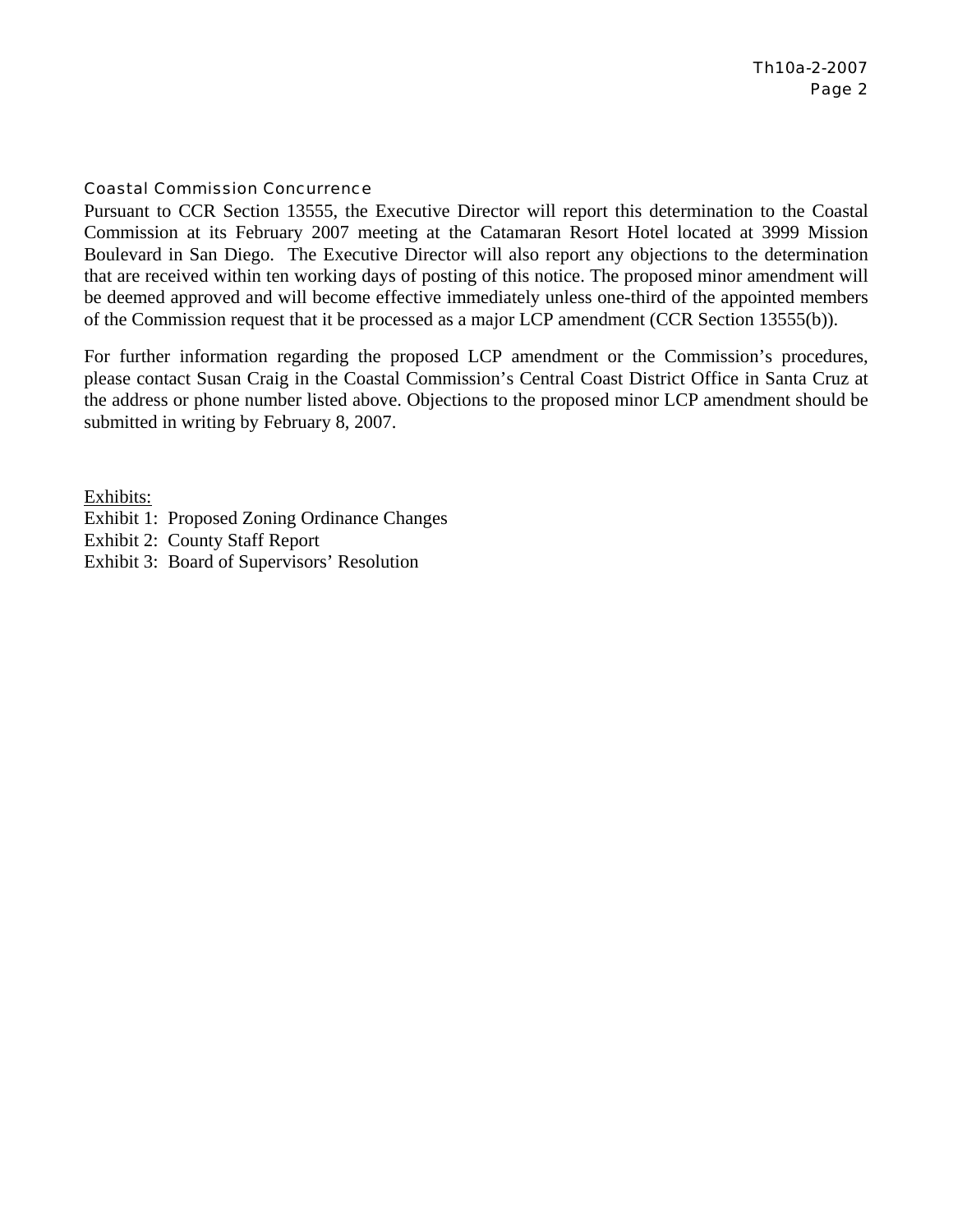## ATTACHMENT  $\bf{2}$

# ORDINANCE NO. 4844

## AN ORDINANCE AMENDING SECTION 13.03.050 (b) (2), 14.01.202 (c) AND CHAPTER 14.02 OF THE SANTA CRUZ COUNTY CODE RELATING TO THE CONVERSION OF EXISTING STRUCTURES TO RESIDENTIAL CONDOMINIUMS, COMMUNITY APARTMENT PROJECTS, STOCK COOPERATIVES, OR TOWNHOUSES

The Board of Supervisors of the County of Santa Cruz ordains as follows:

## **SECTION I**

Subsection (b) 2 of Section 13.03.050 of the Santa Cruz County Code is hereby amended for the reference to Chapter 14.02 to read as follows:

Chapter 14.02

**Condominium and Townhouse Conversion Requlations** 

## **SECTION II**

Subsection (c) of Section 14.01.202 of the Santa Cruz County Code is hereby amended to read as follows:

(c) General Provisions. No structure constructed as a multiple-family dwelling or group of dwellings shall be converted to a project pursuant to this chapter or the Subdivision Map Act within three years after construction was completed. This restriction is enacted to provide that design considerations for a project be subjected to approval by the County at the earliest possible time in order to obtain the optimum use of land space and common areas. (Ord. 2093, 2/25/75; 2213, 12/2/75; 2222, 12/16/75; 2443, 6/7/77; 2841, 1/15/80; 3114, 6/2/81; 3154, 9/1/81; 3436, 8/23/83; 4243, 3/23/93)

### **SECTION III**

Chapter 14.02 of the Santa Cruz County Code is hereby revised in its entirety to read as follows:

Chapter 14.02: Condominium and Townhouse Conversion Regulations

Sections:

14.02.010 Purpose 14.02.020 Amendment 14.02.030 Definitions



0490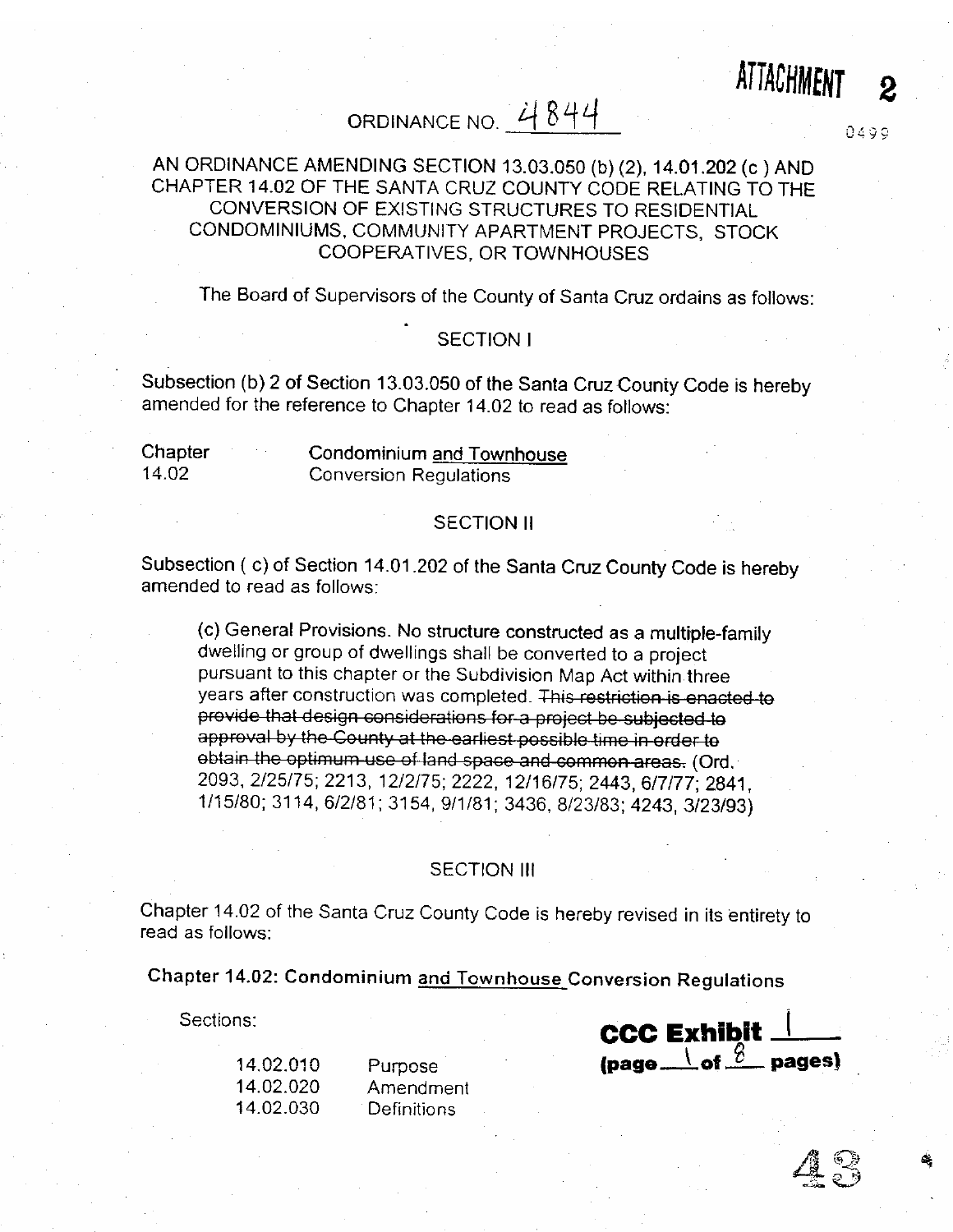0500 ATTACHMENT

| 14.02.040 | <b>General Provisions</b> |
|-----------|---------------------------|
| 14.02.060 | Enforcement               |
| 14.02.070 | Appeals                   |
| 14.02.080 | Severability              |

#### 14.02.010 Purpose.

The purpose of this Cehapter is to establish requirements and procedures for the control and approval of conversions of approved or existing multiplefamily rental housing to residential condominiums, community apartment projects, and stock cooperatives and townhouses.

Because there exists a limited amount of rental housing in the county, the conversion of approved or existing rental housing to residential condominiums, community apartment projects, and stock cooperatives and townhouses may conflict with the policy of the county to provide a reasonable balance of rental and ownership housing for low and moderate income persons. This Cehapter is intended to implement the policies of the County General Plan and Local Coastal Program Land Use Plan. (Ord. 3331, 11/23/82).

#### 14.02.020 Amendment

This chapter implements policies of the Local Coastal Program Land Use Plan adopted and certified in compliance with the Coastal Act of the State of California. Amendments to this chapter are subject to approval by the State Coastal Commission when they affect the administration of the certified Local Coastal Program, and such amendments must be processed following the hearing and notice procedure of Chapter 13.03 of the Santa Cruz County Code pertaining to Local Coastal Program Administration. (Ord. 3331, 11/23/82)

#### 14.02.030 Definitions.

Approved Dwellings. A housing project which has received all land use approvals and has not been constructed or if constructed, has not obtained all clearances for occupancy.

Conversion. A change in the type of ownership of a parcel or parcels of land, together with the approved or existing attached structures, to that defined for a condominium project or townhouse project regardless of the present or prior use of such land and structures and whether substantial improvements have been made or are to be made to such structures.

Dwelling. A structure for human habitation providing complete independent living facilities for one or more persons. Limited-equity housing cooperative. A corporation which meets the criteria of Section 11003.2 or any successor provisions of the

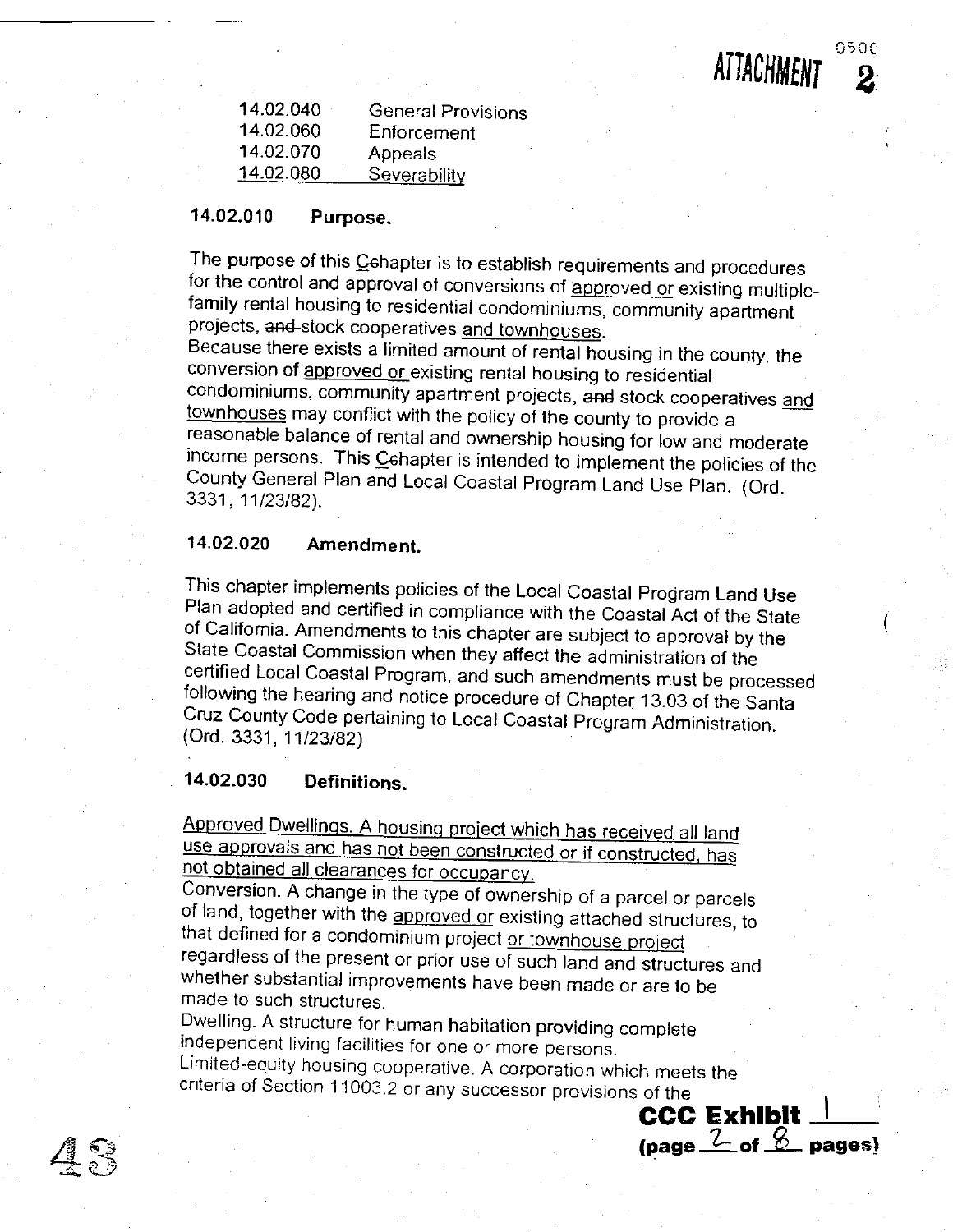0501 ATTACHMENT

Business and Professions Code and Section 33007.5 or any successor provisions of the Health and Safety Code.

Low and Moderate Income. Those income levels as defined in the Housing Element of the County General Plan and as updated to reflect current estimates of median household income limits as prepared from time to time by U.S. Department of Housing and Urban Development.

Multiple-Family Dwelling. A structure containing more than one dwelling unit and designed for permanent occupancy or occupied by more than one family.

Project. Community apartments; condominiums, stock cooperatives, limited-equity cooperatives, and townhouses

Stock Cooperative. A corporation holding title to improve real property where substantially all of the shareholders of such corporation receive a right of exclusive occupancy in a portion of the real property as further defined in Section 11003.2 of the Business and Professions Code.

Townhouse. A real estate development consisting of separately owned lots. parcels, or areas, with one or more additional contiguous or non-contiguous lots, parcels or areas owned in common by the owners of the separate lots. parcels, or areas; as defined in Business and Professions Code, Section 11003.

(Ord. 2093, 2/25/75; 2213, 12/2/75; 2222, 12/16/75; 2443, 6/7/77; 2841, 1/15/80; 3114, 6/2/81; 3154, 9/1/81; 3331, 11/23/82; 4496-C, 8/4/98)

#### 14.02.040 General provisions.

(a) No structure constructed as a multiple-family dwelling or group of dwellings shall be converted to a project pursuant to this chapter or the Subdivision Map Act within three years after construction is completed. This restriction is enacted to provide that design considerations for a project be subjected to approval by the County at the earliest possible time in order to obtain the optimum use of land space and common areas.

(b) The conversion of existing occupied residential real property or property capable of being occupied into a project shall not be approved unless all the following findings can be made:

4. The rental vasancy rate in Santa Cruz County is three percent or higher and will not fall below three percent as a result of the proposed conversion. The County shall estimate that the rental-vacancy rate in the county is equivalent to the overall vacancy rate (excluding housing units under construction) for Santa Cruz County (SMSA), as listed in the most recent survey issued by the Federal Home Loan Bank of San Francisco. 1.2. Each of the tenants of the proposed project has or will have received all applicable notices and rights now or hereafter required by the state Subdivision Map Act, including written notice of intention to convert, at least sixty (60) days prior to the filing of a tentative map **CCC Exhibit** 

(page  $\frac{3}{2}$  of  $\frac{6}{2}$  pages)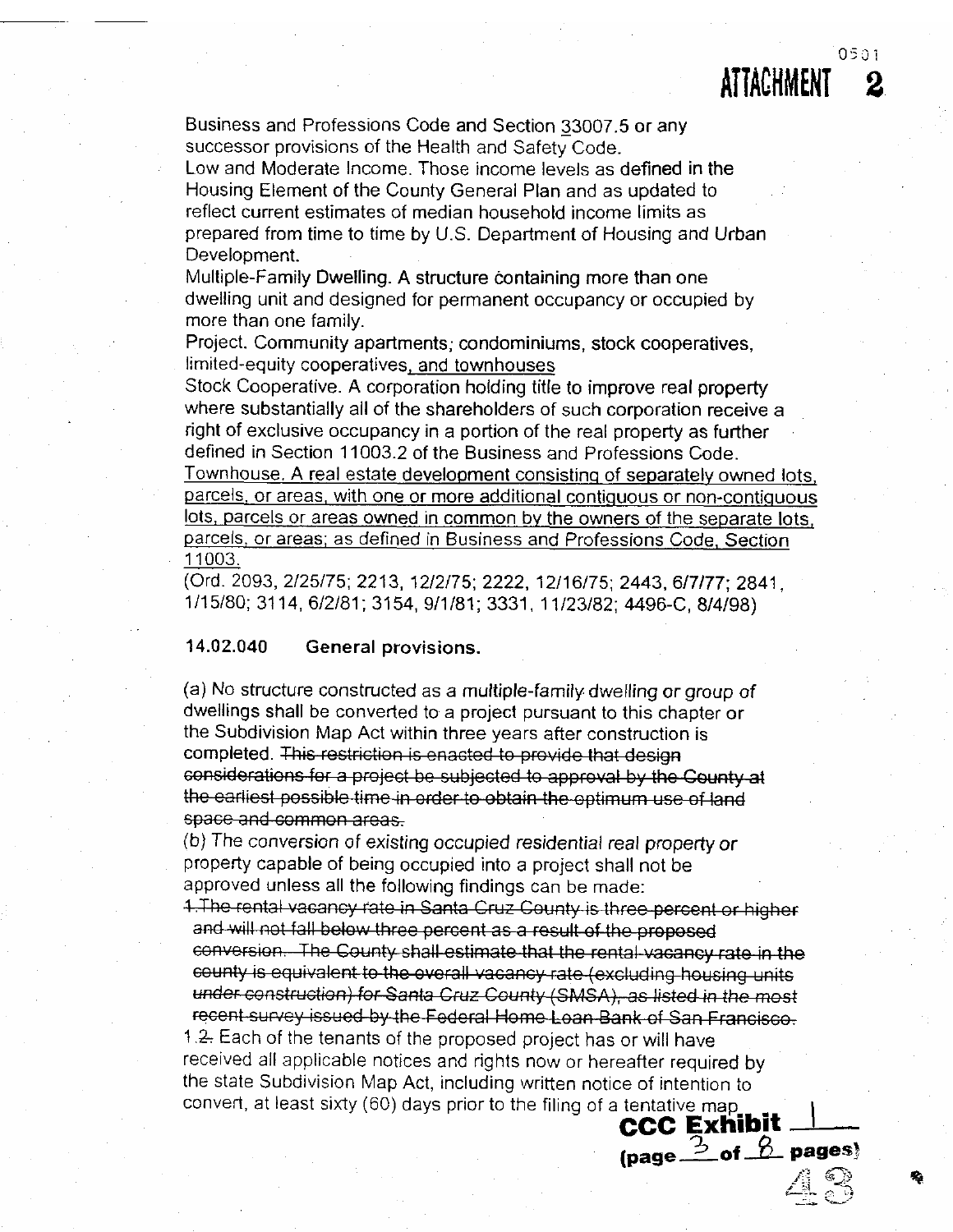pursuant to Section 66452.9 of the Government Code; ten (10) days' written notification that an application for a public report will be or has been submitted to the Department of Real Estate, and that such report will be available upon request pursuant to Section 66427.1(a) of the Government Code; written notice of public hearing and of the tenant's right to appear and to be heard on the proposed conversion pursuant to Section 66451.3 of the Government Code; and copies of the staff report on the tentative map at least three days prior to any hearing or action on such map pursuant to Section 66452.3 of the Government Code.

2. 3. At the time of issuance of the written notice of intention to convert, the applicant has informed the tenants that a tenants' association has the right to negotiate for the purchase of the structure as a cooperative.

3.4. Each of the tenants of the proposed project has been, or will be, given written notification within ten (10) days of approval of a final map for the proposed conversion.

4. 5. Each of the tenants of the proposed project has been or will be given one hundred eighty (180) days written notice of intention to convert prior to termination of tenancy due to conversion or proposed conversion. Tenants aged sixty-two (62) or older or persons with disabilities or with minor children have or will be given an additional one hundred twenty (120) days in which to find suitable replacement housing. The provisions hereof shall not alter of abridge the rights or obligations of the parties in performance of their covenants, including but not limited to the provision of services, payment of rent or the obligations imposed by Sections 1941, 1941.1, 1941.2, 1941.3 and 1941.4 of the California Civil Code.

5. 6. Each of the tenants of the proposed project has or will be given the right to cancel any existing lease following receipt of the written notice of public hearing by providing written notice to the landlord. 6.7. Each of the tenants of the proposed project has been or will be given notice of an exclusive right to contract for the purchase of his or her respective unit, or in the case of a cooperative the share controlling the dwelling unit then occupied by the tenant (or any other dwelling unit in the project not claimed by the tenant) upon the same terms and conditions that such unit will be initially offered to the general public or terms more favorable to the tenant. The right shall run for a period of not less than ninety (90) days from the date of issuance of the subdivision public report pursuant to Section 11018.2 of the Business and Professions Code, or approval of the application by the County if a subdivision public report is not required, unless the tenant gives prior written notice of his or her intention not to exercise the right.

7-8. Each of the tenants of the proposed project who resided in the project at the time of the issuance of the notification of intention to convert has or will be offered moving and relocation assistance



0502 2

ATTACHMENT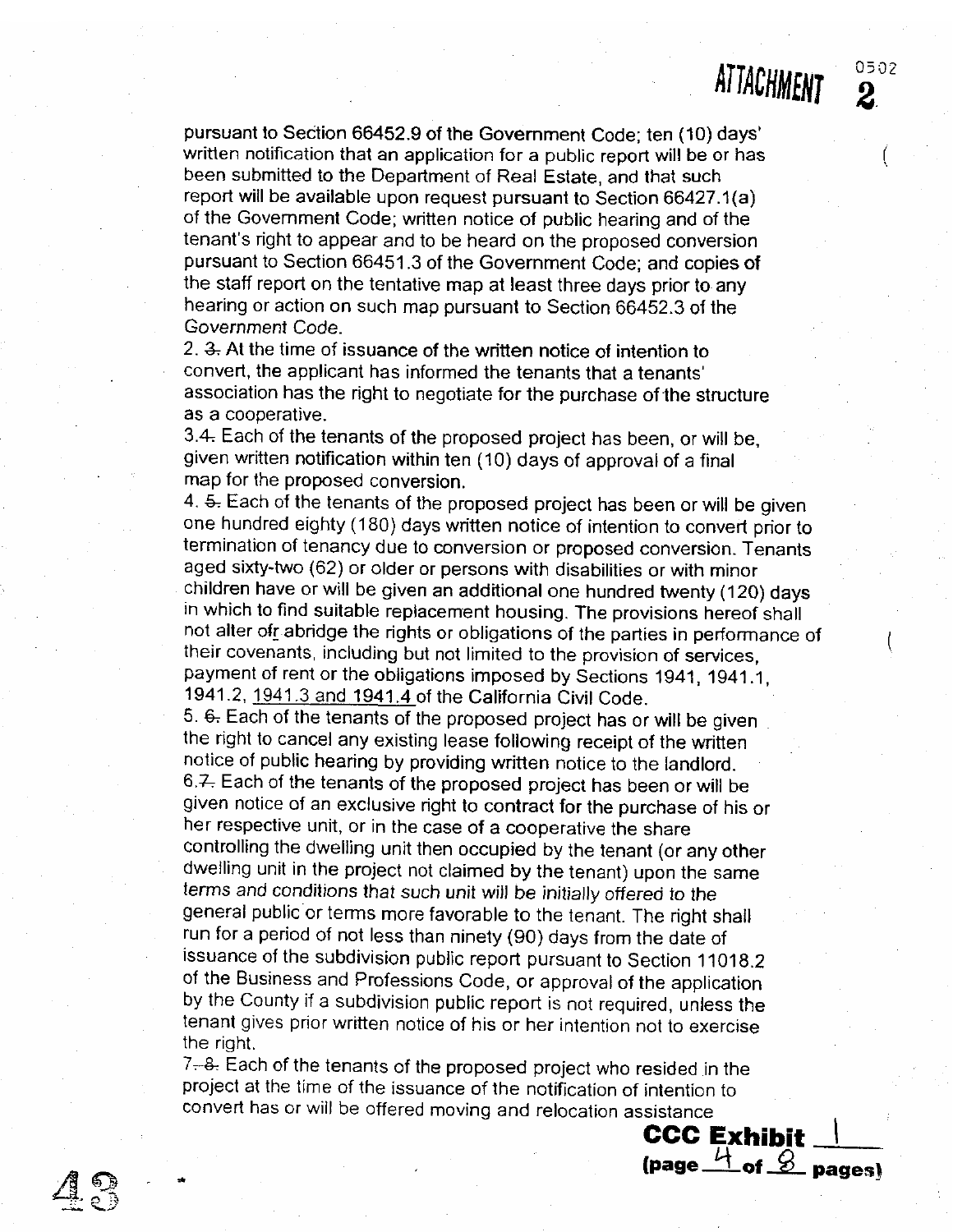ATTACHMENT

amounting to one and one-half times the tenant's monthiv rent, except when the tenant has given notice of his or her intent to move prior to issuance of the notification of intention to convert. (c) Conversions may be permitted only if:

Notwithstanding the provisions of subsection (b)(1) above, Ceonversions of approved dwellings or existing multiple-family dwellings or groups of dwellings may be permitted only if:

- 1. One hundred (100) percent of the new converted units to be created by the conversion are enforceably restricted so as to be affordable to. and occupied solely by, low or moderate average or below average income persons for the life of the unit a minimum of thirty (30) years. an example of this type of conversion would be a limited equity cooperative as defined by state law; or
- 2. For conversions involving four or fewer existing units, no fewer than one-half of the units to be converted will must be sold to persons who have resided in the project for a period of three years prior to the notification of intention to convert in order for the conversion to be approved. In determining the number of residential conversion units. any decimal fraction less than or equal to 0.50 shall be disregarded. and any decimal fraction greater than 0.50 shall be construed as requiring one unit; or
- 3. The conversion involves a single existing unit or the conversion involves four or fewer existing units equaling 20% or greater of the total project and occurs in connection with the construction of a new unit or units on the same parcel with a minimum of 20% of the total project being affordable to low and moderate persons for the life of the unit.
- 4. The conversion involves four or fewer existing units and occurs in connection with the construction of a new unit or units on the same parcel.

(d) Rents will not be increased from the time of filing of the application for conversion until relocation takes place or until the application is denied or withdrawn, unless first approved by the Planning Commission. The Planning Commission shall allow for reasonable increases in rent due to documented increases in utilities and taxes.

(e) Each of the tenants of the proposed project who first resided in the project after the notification of intention to convert shall be provided with a written notice stating that the unit is planned for conversion and may be subject to future sale. Such tenants shall also be given copies of all notices required by this section which have been issued for their units.

(f) The applicant for conversion of an existing structure to a project shall provide the following information:

(1) A building and zoning history, to the extent available, detailing the date of construction, major uses since construction and the dates, nature, and or construction, major cost stress constructions since constructions **Exhibit**.

(page  $\frac{5}{2}$  of  $\frac{6}{2}$  pages)

彝

0503

 $\boldsymbol{2}$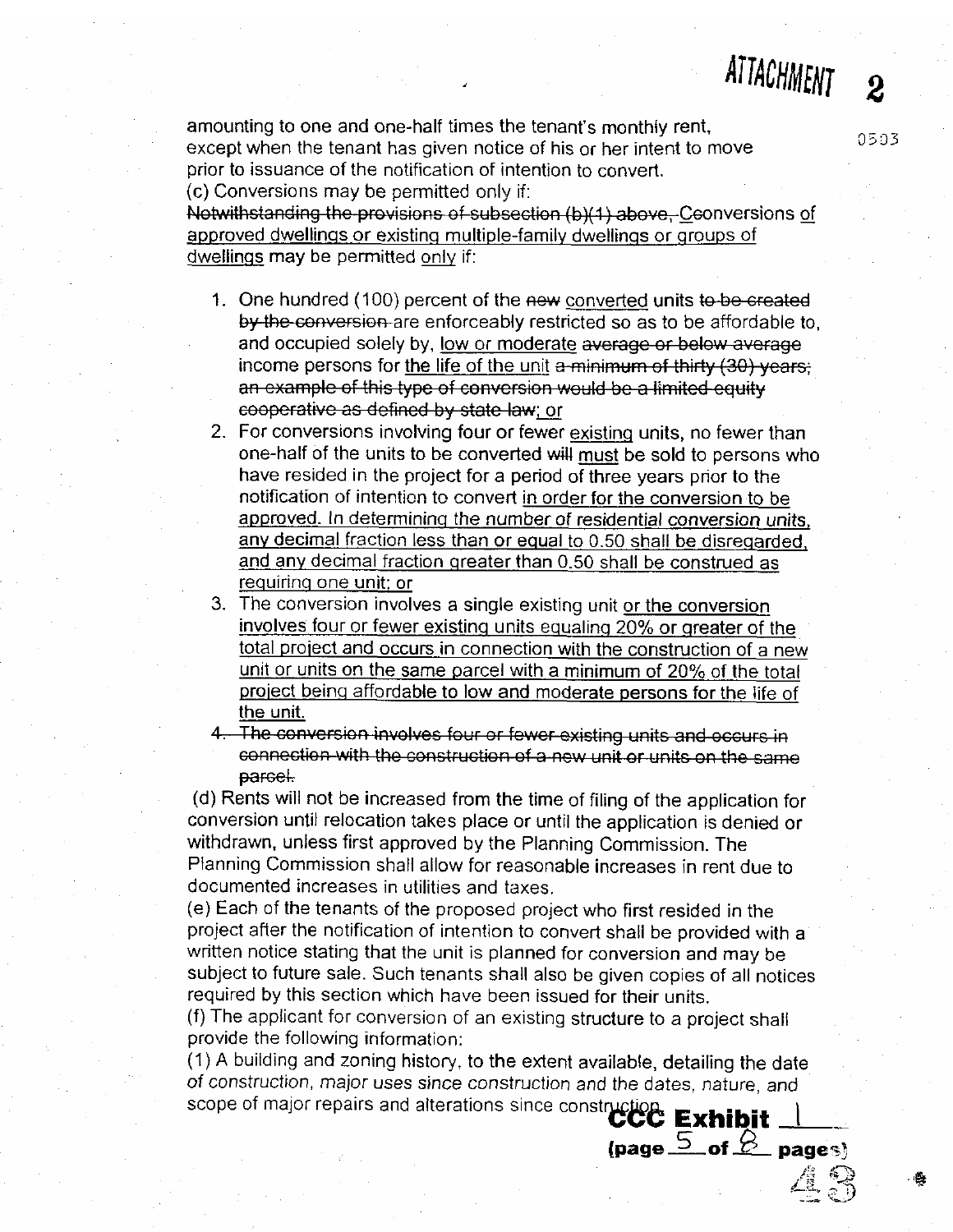(2) A property report detailing the condition and useful life of the roof, foundation, mechanical, electrical, plumbing and structural elements of all existing buildings and structures, prepared by a certified engineer. (A copy of this report shall be furnished to each prospective purchaser by applicant prior to sale of the unit.)

りっぴこ

 $\overline{\mathbf{2}}$ 

**ATTACHMENT** 

(3) A structural pest report prepared by a licensed structural pest control operator.

(4) A preliminary set of plans for the structure(s) to be converted.

(5) A statement of the number of units, the size of units, the number of tenants, and a listing of the names and addresses of all tenants.

(6) A statement certifying that all present tenants have been notified in writing of the intent to apply for conversion, and of all of their rights and responsibilities as outlined in this section.

(7) A statement of the repairs and improvements which will be done prior to sale of the units.

(8) A description of the condition of the common areas, including

landscaping, recreational features, and facilities within the project area. (9) A description of the provisions for management and maintenance of common areas and facilities within the project.

(g) A permanent record of the notices required to be provided by the terms of this section shall be kept by the applicant for a period of one year thereafter; such record to include:

(1) A copy of each notice showing the date of which it was delivered or mailed: and

(2) Proof of the giving of the notice consisting of:

(A) If delivered, the signature of the person to whom it was delivered acknowledging such delivery; or

(B) If mailed, proof of mailing, and the return receipt if a receipt was returned by the recipient of the notice.

(h) Provision of Replacement Housing.

(1) The applicant shall provide a replacement housing unit for each converted unless one of the following conditions can be met:

(A) The unit to be converted is not occupied by an individual or household of low and moderate income;

(B) The residential structure to be converted contains two or fewer dwelling units.

(C) The group of residential structures to be converted contains ten (10) or fewer dwelling units:

(D) The conversion is being requested to convert the use of the parcel to one which is "coastal dependant" or "coastal-related" in conformance with the parcel's designation in the Land Use Element of the General Plan. (2) The following standards shall apply to the required replacement housing:

(A) Location. The replacement dwelling units shall be located on the site of the structure if feasible. If the structure to be converted is located within the coastal zone, and on site replacement housing is not feasible, replacement

**CCC Exhibit** 

(page  $\frac{\varphi}{\sqrt{2}}$  of  $\frac{\varphi}{\sqrt{2}}$  pages)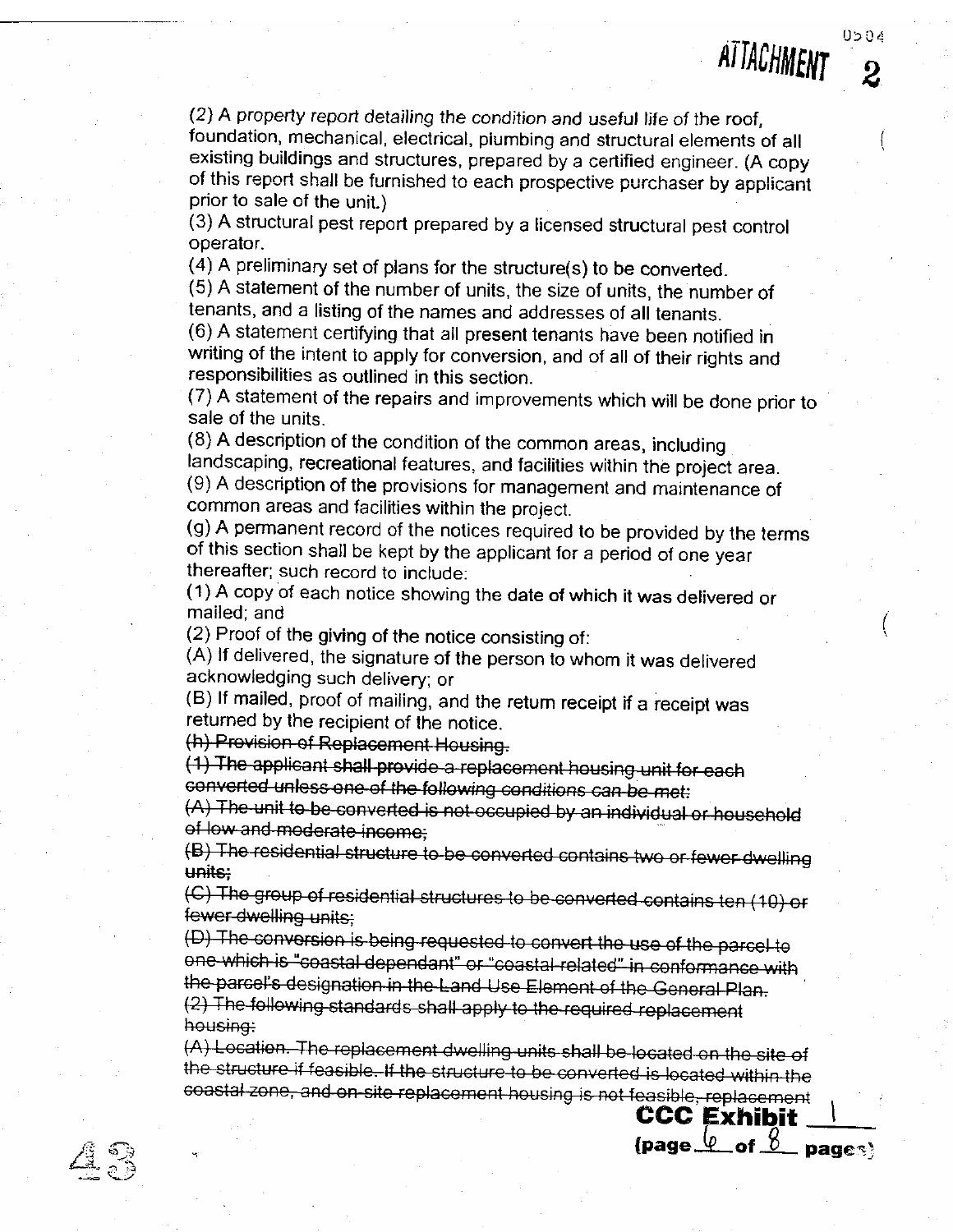housing shall be located elsewhere within the coastal zone, or if this is not feasible, within three miles of the coastal zone.

(B) Timing and Bonding. The replacement dwelling units shall be provided and available for occupancy within three years from the date of the recording of the project's final map. The applicant shall provide a bond in the amount of ten thousand dollars (\$10,000.00) for each replacement unit required. At the applicant's option, or if the replacement units are not provided within the three-year period, the bond shall be forfeited to the County and used to assist in the provision of affordable housing. (C) Affordability. The replacement dwelling units shall be affordable housing units, as defined in Chapter 17.10, and shall be subject to the provisions of that-chapter. (Ord. 2093, 2/25/75; 2213, 12/2/75; 2222, 12/16/75; 2443, 6/7/77; 2841, 1/15/80; 3114, 6/2/81; 3154, 9/1/81; 3331, 11/23/82; 3481, 11/22/83; 4642 § 5, 11/6/01; Ord. 4784 §§ 2, 3, 4/26/05; Ord. 4794 §§ 2, 3, 6/7/05; Ord. 4819 §§ 2, 3, 3/7/06)

#### 14.02.060 Enforcement.

The Planning Director, pursuant to the provisions of Section 836.5 of the Penal Code of the State of California, is hereby authorized to arrest a person without a warrant whenever he has reasonable cause to believe that the person has committed an infraction in their present which is a violation of any of the provisions of this chapter. Upon making such an arrest, the Planning Director shall prepare a citation and release the person arrested pursuant to Section 853.6 of the Penal Code of the State of California, the provisions of which are hereby adopted by reference as part of this section. (Ord. 3331, 11/23/82)

(a) The provisions of this chapter and Chapter 19 of the County Code shall apply to all agents, successors and assigns of an applicant. No building permit or occupancy permit shall be issued, nor any development approval be granted which does not meet the requirements of this chapter. The County shall suspend or revoke any building permit or development approval upon finding a violation of any provision of this chapter. (b) Any person, firm, or corporation, whether as principal, agent, employee or otherwise, violating or causing the violation of any of the provisions of this chapter, shall be quilty of a misdemeanor, and upon conviction thereof shall be punishable for each offense by a fine of not less than five hundred dollars (\$500.00) for each day in which such violation occurs, or by imprisonment in the county jail for a term not exceeding six months, or by both fine and imprisonment. Such person, firm, or corporation shall be deemed to be quilty of a separate offense for each and every day during any portion of which any violation of this chapter is commenced, continued, or permitted by such person, firm, or corporation, and shall be punishable as herein provided. **CCC Exhibit** 

(page  $\sqrt{2}$  of  $\frac{2}{2}$  pages)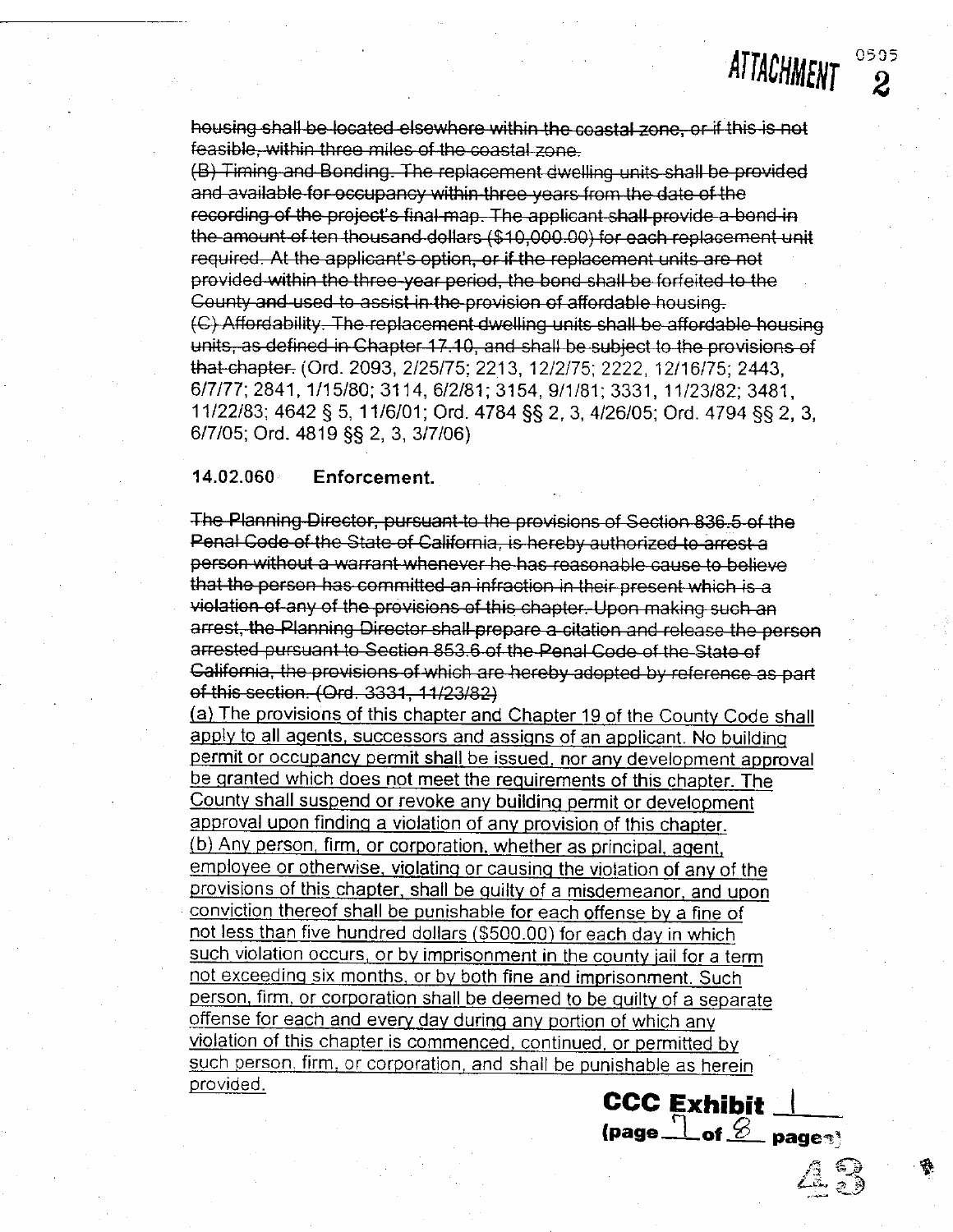(c) The County may institute injunction, mandamus, or any appropriate legal actions or proceedings for the enforcement of this chapter.

#### 14.02.070 Appeals.

All appeals of actions taken pursuant to the provisions of this chapter shall be made in conformance with the procedures in Chapter 18.10; provided, however, that code enforcement actions and decisions are not subject to administrative appeal except for appeals of revocation of permits pursuant to Section 18.10.136(c). (Ord. 4391A, 4/2/96; 3331, 11/23/82)

#### 14.02.080 Severability

If any provision of this chapter or application thereof to any person or circumstances is held invalid, this invalidity shall not affect other provisions or applications of this chapter which can be given effect without the invalid provision or application, and to this end, the provisions of this chapter are declared to be severable. This chapter shall be liberally construed to achieve the purposes of this chapter and to preserve its validity.

## **SECTION IV**

This ordinance shall become effective upon certification by the California Coastal Commission.

PASSED AND ADOPTED this day of  $2006$  by the Board of Supervisors of the County of Santa Cruz by the following vote:

| AYES:               | <b>SUPERVISORS</b> |
|---------------------|--------------------|
| NOES:               | <b>SUPERVISORS</b> |
| ABSENT <sup>.</sup> | <b>SUPERVISORS</b> |
| ABSTAIN:            | <b>SUPERVISORS</b> |

## Chairman of the Board of Supervisors

Attest: Clerk of the Board

APPROVED AS, TO FORM: County Counsel



 $\bf{2}$ 

ATTACHMENT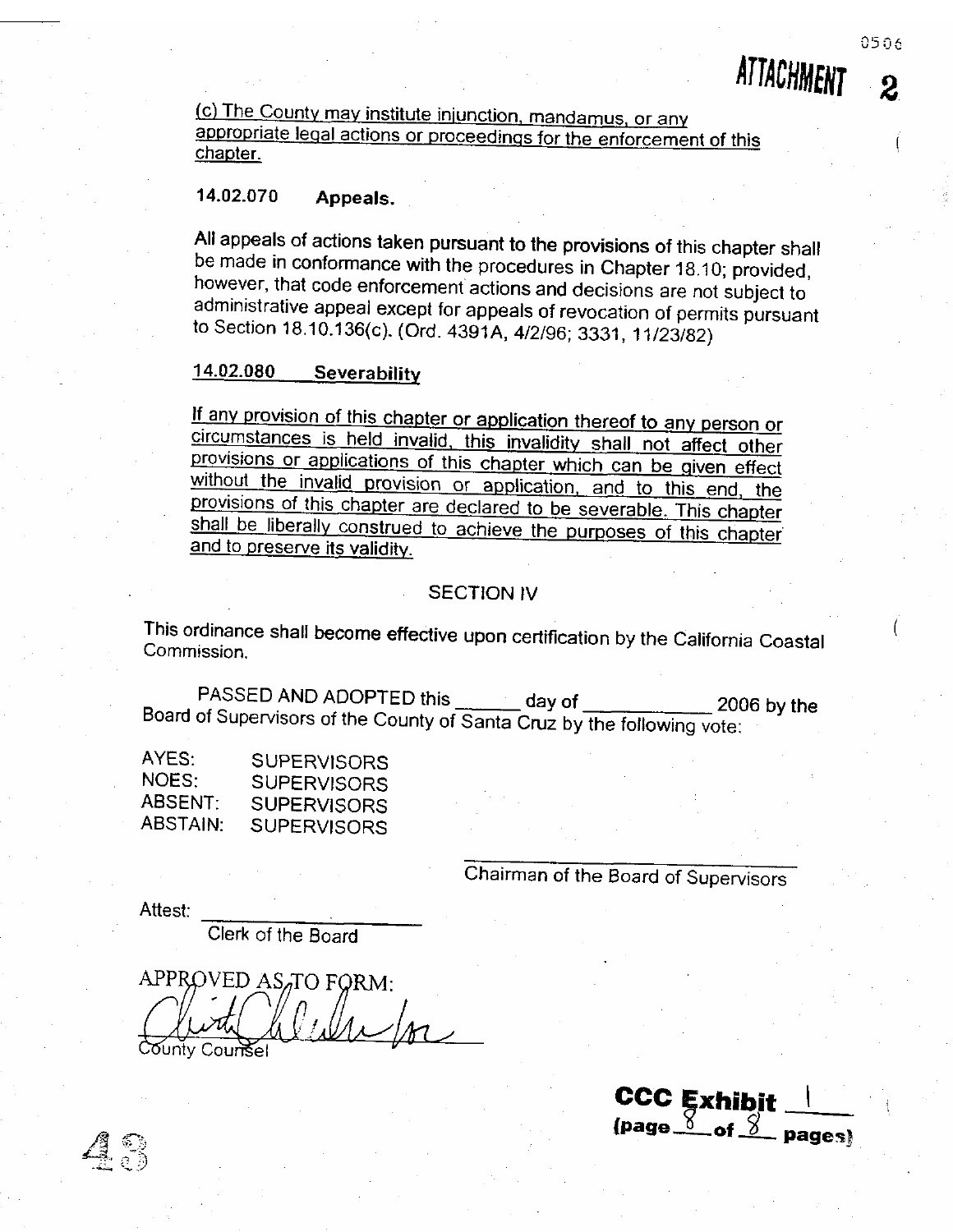

# **COUNTY OF SANTA CRUZ**

## PLANNING DEPARTMENT 701 OCEAN STREET, 4TH FLOOR, SANTA CRUZ, CA 95060 (831) 454-2580 FAX: (831) 454-2131 TDD: (831) 454-2123 TOM BURNS, PLANNING DIRECTOR

November 15, 2006

## **AGENDA DATE: December 5, 2006**

**Board of Supervisors** County of Santa Cruz 701 Ocean Street Santa Cruz, CA 95060

### **SUBJECT:** PUBLIC HEARING TO CONSIDER AMENDMENTS TO THE SUBDIVISION AND ZONING REGULATIONS RELATING TO CONDOMINIUM AND **TOWNHOUSE CONVERSIONS**

Members of the Board:

In early 2005 staff brought to your attention flaws in the County's Condominium Conversion Ordinance, and recommended that an interim ordinance be adopted to provide time to develop a permanent ordinance to properly address condominium conversions. This item is to consider final recommendations to that Ordinance, including consideration of input from the Planning Commission.

## **HISTORY**

In 1982, the County adopted Ordinance No. 3331, which established Chapter 14.02 -Condominium Conversion Regulations. That ordinance was adopted in response to increasing conversions of rental housing to ownership units and to preserve rental-housing stock, implementing both the adopted General Plan and Housing Element policies and State law. One of the important provisions of Chapter 14.02 prohibited the conversion of existing rental housing unless the rental vacancy rate in Santa Cruz County is less than 3% as determined by the most recent survey issued by the Federal Home Loan Bank of San Francisco.

In early 2005, staff brought to your Board's attention the fact that the Federal Home Loan Bank of San Francisco no longer calculates a vacancy rate for Santa Cruz County, thus rendering this provision unenforceable. Staff recommended that an interim ordinance be adopted while staff investigated policy approaches to address condominium conversions. At that time, your Board adopted an Interim Ordinance effective for 45 days, and directed staff to return at a later date with a time extension to that Interim Ordinance. In early, 2006, your Board adopted the final extension to the interim ordinance, with that to expire on April 26, 2007.

CCC Exhibit  $\angle$ (page  $\perp$  of  $\frac{3}{2}$  pages)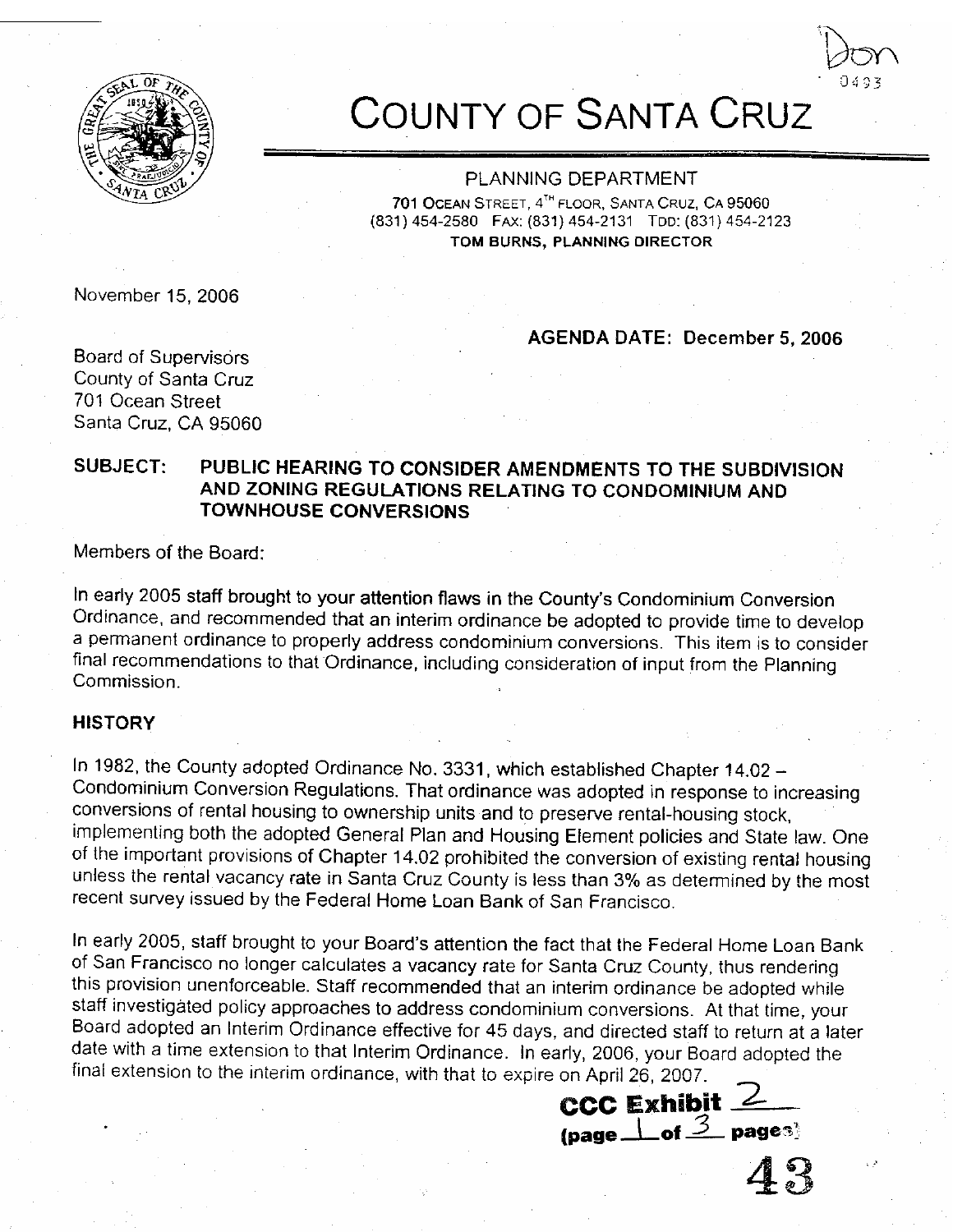Condominium and Townhouse Conversion Ordinance Board of Supervisors Agenda: December 5, 2006 Page 2 of 4

## PROVISIONS OF INTERIM ORDINANCE

The interim ordinance deletes the provision regarding the vacancy rate and retained four exception criteria for the conversion to condominiums or townhouses. The ordinance allows the conversion to condominiums only if one of the following criteria is met:

- One hundred (100) percent of the new units to be created by the conversion are  $1<sub>1</sub>$ enforceably restricted so as to be affordable to, and occupied solely by, average or below average income persons for a minimum of thirty (30) years; an example of this type of conversion would be a limited equity cooperative as defined by state law;
- For conversions involving four or fewer units, no fewer than one-half of the units to be  $2.$ converted will be sold to persons who have resided in the project for a period of three years prior to the notification of intention to convert;
- The conversion involves a single existing unit; or 3.
- The conversion involves four or fewer existing units and occurs in connection with the  $\mathbf{A}_{\perp}$ construction of a new unit or units on the same parcel.

## PROPOSED PERMANENT ORDINANCE

Staff has researched methods used in other communities to address condominium conversions. Those jurisdictions that use vacancy rates to trigger restrictions either rely on third party research, staff verification through extensive research, or representative sampling. No jurisdiction uses an established, published vacancy rate source and, therefore, staff recommends that the County seek other methods to preserve rental housing.

The Condominium Conversion regulations have been in effect since 1982. Because of low vacancy rates for the past two decades, conversions have generally been allowed only if one of the four criteria listed above is met. This has proven to be effective in protecting existing rental housing. Staff research discovered only ten units that had been converted since 2002.

As a result, we believe that the best long-term policy approach is one that strictly limits condominium conversions to narrow situations, and is not affected by vacancy rates. This approach would be similar to the standards contained in the interim ordinance.

One other proposed revision would require that the ordinance apply to both approved and not yet constructed dwellings. This will ensure that approved rental projects will be constructed as rental units. Nearly half of approved (non-subsidized) rental housing approved since 2002 has been converted to condominiums or townhouses prior to final inspection. In the past, these conversions have not been subject to the ordinance. Staff believes that this change will further the efforts of the County to retain rental housing in the County consistent with the Housing Element.

Finally, several minor changes are proposed to the ordinance. These include the following:

- The correction of reference citations of applicable state law. The adopted ordinance  $\bullet$ erroneously cited a section within the Health and Safety Code and failed to include a proper reference to the correct section.
- The inclusion of reference citations of various state laws that have become effective after  $\bullet$  . Chapter 14.02 became effective in 1982. CCC Exhibit  $2$

(page  $2$  of  $3$  pages)

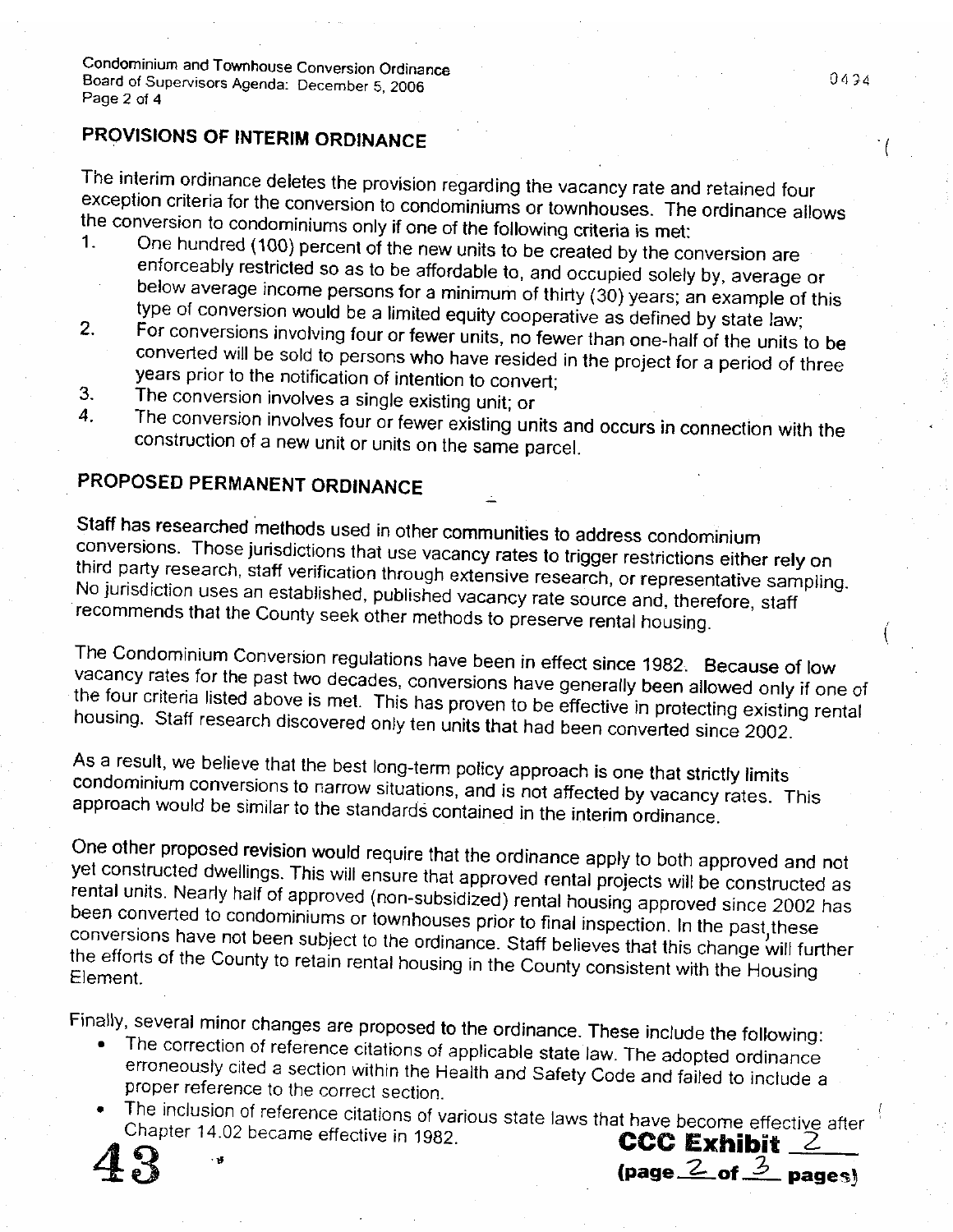Condominium and Townhouse Conversion Ordinance Board of Supervisors Agenda: December 5, 2006 Page 3 of 4

- The formal inclusion of Townhouses under this ordinance to codify Planning Department practices.
- Deletion of the replacement housing provisions to be consistent with court actions and Santa Cruz County Code Chapter 12.06.
- The modification of sections of the ordinance to be consistent with other sections of the County Code, For example, the time frame a unit shall remain as an Inclusionary Housing unit and revisions to the enforcement section.
- Revisions to the definitions section to include a definition for Approved Dwelling and Townhouse.
- Inclusion of a severability section.

These additional revisions were developed in consultation with County Counsel.

## **ENVIRONMENTAL REVIEW**

The proposed ordinance changes are subject to the California Environmental Quality Act. The proposed revisions were reviewed and determined to not directly or indirectly lead to foreseeable physical changes that might impact the environment. Because of this fact, the proposed revisions are not subject to CEQA. The Notice of Exemption is attached as Attachment 4.

## **CONCLUSION AND RECOMMENDATION**

Staff believes that the proposed amendments to the County's Condominium Conversion Policies reflects your Board's adopted objectives and polices to retain rental housing stock.

It is therefore RECOMMENDED that your Board take the following actions:

- $1<sub>1</sub>$ Conduct a public hearing on the proposed Ordinance amendments;
- $2.$ Adopt the Resolution (Attachment 1) and the attached Ordinance (Attachment 3) approving the amendments to Sections 13.03 and 14.01 and to Chapter 14.02;
- 3. Certify the CEQA Notice of Exemption (Attachment 4); and
- $4^{\circ}$ Direct the Planning Department to forward the amendments to the Coastal Commission for review and certification as part of the 2006 Round 3 submittal.

Sincerely

TOM BURNS **Planning Director** 

RECOMMENDED:

SUSAN A. MAURIELLO County Administrative Officer CCC Exhibit  $2$ 

(page  $\frac{3}{2}$  of  $\frac{3}{2}$  page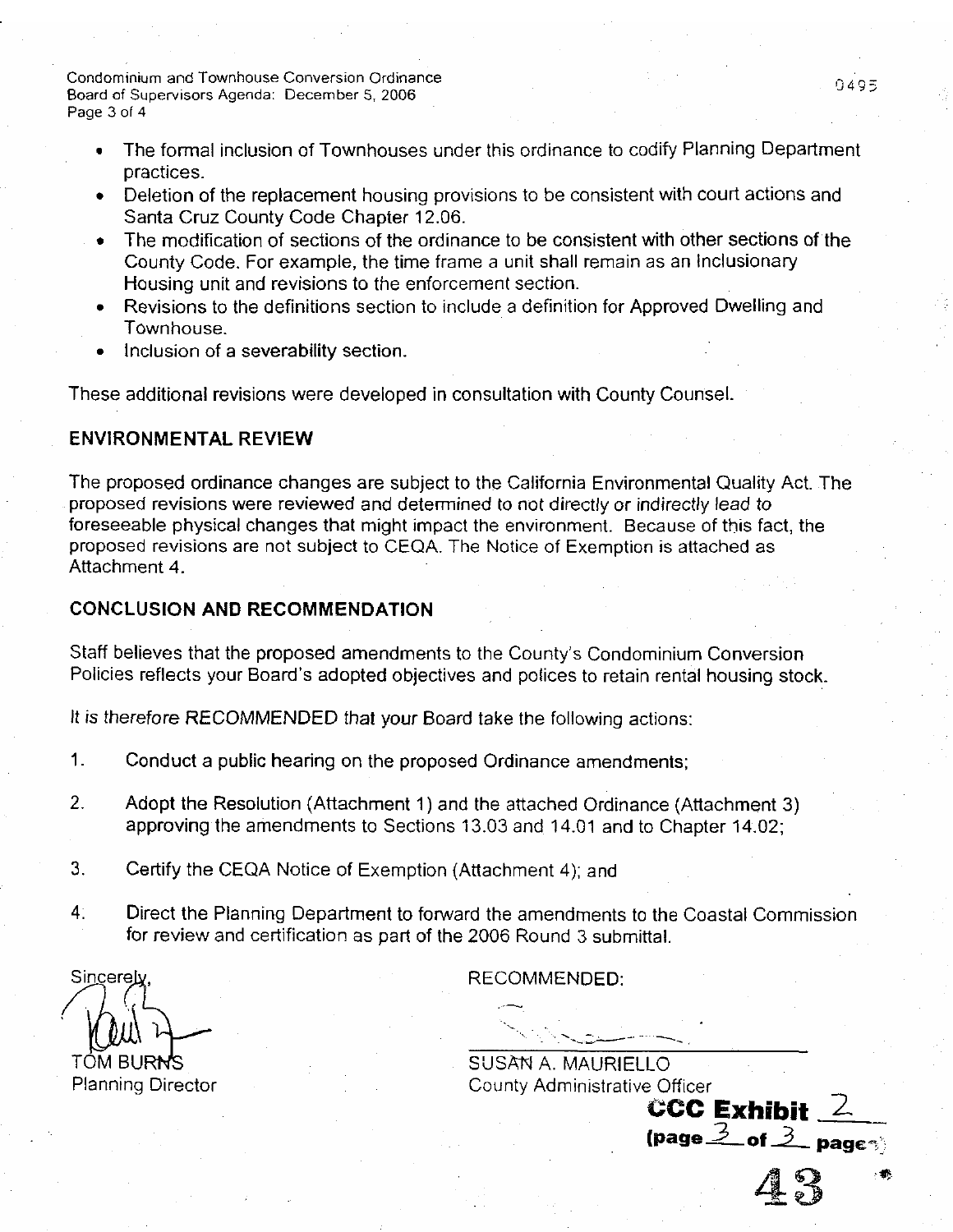# AI IACHMENT

0497

## BEFORE THE BOARD OF SUPERVISORS OF THE COUNTY OF SANTA CRUZ, STATE OF CALIFORNIA

## RESOLUTION NO. 391-2006

On the motion of Supervisor Wormhoudt duly seconded by Supervisor Pirie the following is adopted:

## RESOLUTION ADOPTING AN ORDINANCE AMENDING SANTA CRUZ COUNTY CODE SECTIONS 13.03.050 (b) (2), 14.01.202 (c) AND CHAPTER 14.02 OF THE SANTA CRUZ COUNTY CODE RELATING TO THE CONVERSION OF EXISTING STRUCTURES TO RESIDENTIAL CONDOMINIUMS, COMMUNITY APARTMENT PROJECTS, STOCK COOPERATIVES, OR TOWNHOUSES.

WHEREAS, the Board of Supervisors directed that an ordinance amendment be developed to amend the Condominium Conversion regulations within Volume II of the Santa Cruz County Code; and

WHEREAS, the preservation of the existing rental housing stock and, particularly, rental housing for low and moderate income persons, is necessary for the public welfare and to implement the objectives and policies of the General Plan/Local Coastal Program Land Use Plan; and

WHEREAS, the proposed amendments implement General Plan/LCP Housing Element Objective 3.7 concerning the retention of existing stock of rental units; and

WHEREAS, the proposed amendments implement General Plan/ LCP Housing Element Policy 3.1 and Policy 3.7 concerning the continuation of the Condominium Conversion Ordinance to protect existing stock of rental units; and

WHEREAS, one of the purposes of Chapter 14.02 Condominium Conversion Regulations is to provide a reasonable balance of rental and ownership housing within the county and prevent the reduction of the supply of rental housing for low and moderate income persons; and

WHEREAS, Chapter 13.03 and Chapter 14.02 of the County Code are implementing ordinances of the Local Coastal Program (LCP) and the proposed amendments to Chapter 13.03 and Chapter 14.02 constitute amendments to the Local Coastal Program; and

WHEREAS, the proposed amendments have been determined to be consistent with the California Coastal Act; and

WHEREAS, the Planning Commission has held a duly noticed public hearing and has considered the proposed amendments, and all testimony and evidence received at the public hearing; and

WHEREAS, the Planning Commission found that the proposed amendments to the Santa Cruz County Code to be consistent with the policies of the General Plan and Local Coastal Program and other provisions of the County Code, and will contribute to the retention of existing rental housing stock, and  $\mathcal{C}$  Exhibit  $\frac{1}{2}$ 

(page 1 of 2 pages)